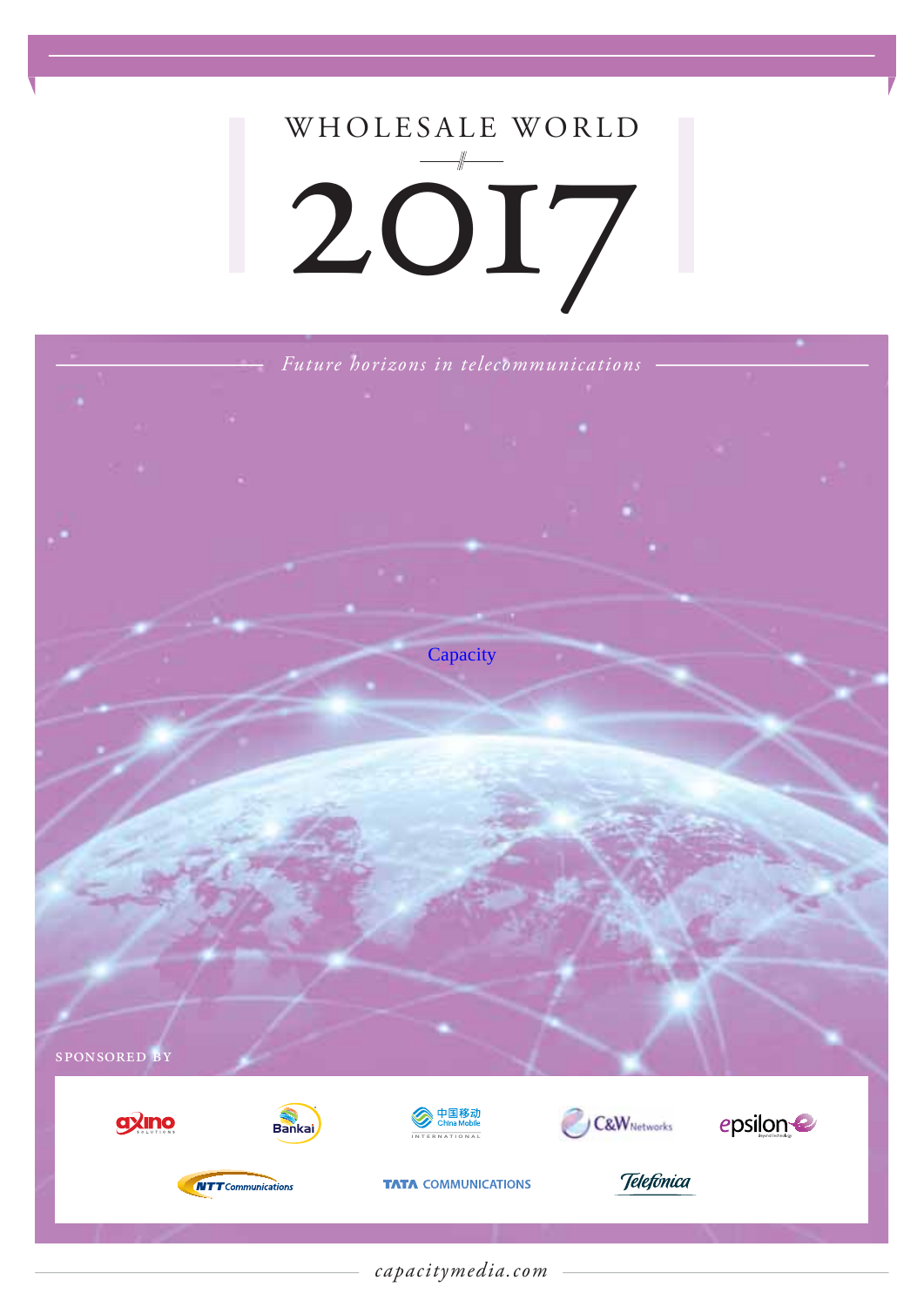# Forging towards a virtual future

**Carriers are turning their minds ever more to automation and virtualisation as the market moves forward. This trend is being sped along by the age of the cloud, the internet of things and big data, as well as the drive towards 5G services**

New types of technological that carriers think about and operate their development are set to drive a fundamental overhaul of the way networks, with a growing demand among enterprise customers for more choice and more flexible ways of provisioning their key services.

And some carriers are apparently taking this on board. AT&T, which has sought to move early in adopting the new wave of technologies such as software-defined networking (SDN) and network functions virtualisation (NFV), previously outlined aggressive plans to head towards virtualising 30% of its network in 2016 and 75% by 2020.

Not all carriers are so bold with their

plans, and it is still early days for these technologies. But many in the industry believe that operators must think seriously about how they are going to move ahead with automation – something that looks set to be a key consideration in 2017.

**Capacity** 

AT&T, for example, has said that technologies such as NFV and SDN are key elements of its move towards 5G, helping not only to improve speed for adding capacity and other capabilities, but also to reduce costs – saying that lowering the cost to deliver a megabyte of data was one reason why it could bring back an "unlimited data" offer for wireless customers in 2016.

And in a proof of concept for "virtualised, multi-vendor, on-demand" network functions last year, Orange also highlighted how NFV and SDN could simplify network infrastructure and operations, make it quicker to deploy services and cut costs.

"The environment is heading towards a total digital transformation," says Sanjeev Mervana, senior director of product marketing for the service provider business unit at Cisco. "Operators are looking at different means to see how they can be not just the connectivity provider, but participate in helping customers move on their digital journey.

As a reflection of the direction in which the industry is heading, Sunil Khandekar, CEO and founder of Nokia's SDNfocused venture Nuage Networks, predicts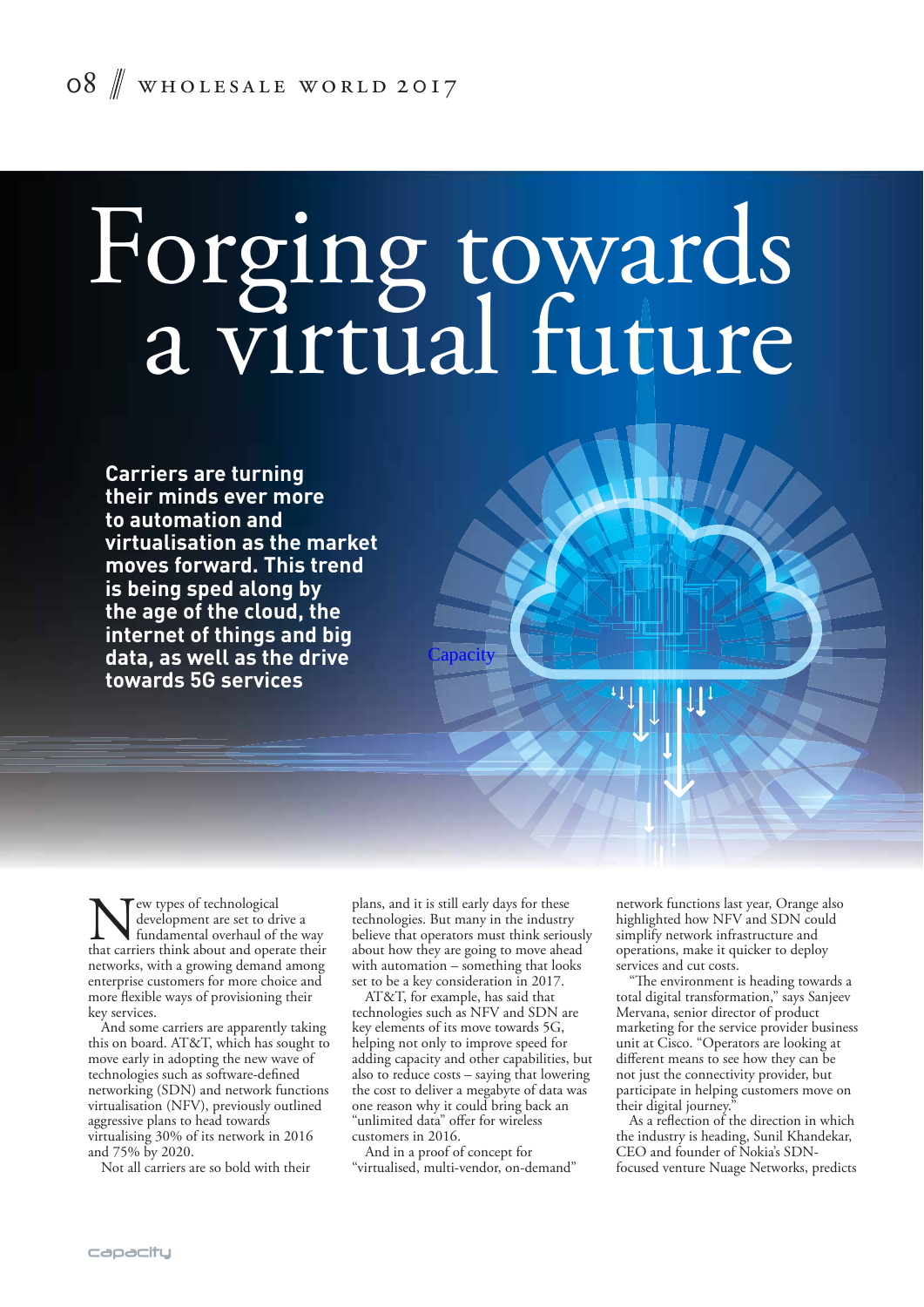that in 2017 software-defined data centres enabled by SDN will go "from beachheads to mainstream". He says this follows the market reaching a point at which customers have carried out deployments in smaller environments and set-ups, showing that "when done correctly, this delivers a very highly automated connectivity model".

Another trend that Khandekar predicts is that software-defined wide-area

hardware, you must take their orchestration system and their applications catalogue," explains Langridge. "Once you've deployed that in the network, that's it – there's no point in listening to customers about what they want as a roadmap because the only roadmap you can deliver is what that vendor has."

This is important when considering that greater choice is something that BT wants

*Some vendors' solutions are highly integrated, so when you take their hardware, you must take their orchestration system and their applications catalogue"*

 *Keith Langridge, vice president, BT Connect portfolio*

networking (SD-WAN) will start to take off. "We will see that go from windowdressing announcements to real deployments," he says.

## **DYNAMIC NETWORKS**

And BT for one sees SD-WAN as one driver of its vision for what it terms "dynamic network services." These are a range of services that it plans to put in place to help transform how it runs its network in the digital age and move towards a "cloud of clouds", based on technologies that also include NFV, SDN and SD-WAN.

Last November, BT announced that it had selected Nuage Networks to help power its Agile Connect service using SD-WAN. The service, which will enable organisations to automate and control network connectivity from their business locations to applications hosted in private or public clouds, is rostered for launch within the next few months and BT plans to add new functions as the year unfolds.

Keith Langridge, vice president of the BT Connect portfolio, says a key reason for the company's choice of provider, apart from the fact that its product scales well and can be easily integrated into BT's existing systems, is that Nuage Networks is committed to open, flexible systems designed to prevent vendor lock-in. This gives much greater scope for future orchestration between many different systems and capabilities in the way BT wants to organise its network, he says.

"Some vendors' solutions are highly integrated, so when you take their

to offer its enterprise customers and when customers all want to do things at a varying pace, using different methods and different technologies. "The speed at which they're going is quite different, and which they re going is quite different, and<br>what we're all about is getting flexibility so that the service they choose isn't 'one-sizefits-all'," says Langridge.

This is also why BT is seeking to use a variety of automation and virtualisation options in the future, with the SD-WAN service with Nuage Networks just a single prong of its digital transformation strategy. Among these, the company already offers another SD-WAN service, with Cisco, and plans to expand the number of cloud service nodes it currently has around the world from 18 to 50, further integrating NFV into them and adding functions as it goes.

Having such a combination of services will allow BT to provide enterprise customers with much wider choice and bring refreshed impetus to networks, ultimately allowing itself and partners to run unique and agile business models in the future, says Langridge.

Another company that recently struck a deal with Nuage Networks was NTT Data Intellilink, a subsidiary of IT services provider NTT Data, for an overlay network-virtualisation service covering data-centre cloud and interconnect, as well as WAN, in a single SDN platform. The move is aimed at boosting the full roll-out of more automated cloud-based services across cloud and large-scale data-centre environments.

This initiative appears to follow a

similar ethos to that of other NTT Group companies, such as NTT Communications, to provide highly automated services across their infrastructure. Shawn Morris, director of IP development for NTT Com's global IP network, describes how the company is moving towards a more end-to-end SDN service in the core of the network, aided by the in-house SDN system it started developing in the late 1990s.

"I would say we've crossed the biggest hurdle, which is, running the network via SDN and automation – so we're now in the mode of fine-tuning, revising and making it better," says Morris.

### **TIME FOR A RETHINK**

But while some are heavily integrating technologies such as SDN and have made progress, over a long period, not all operators are at the same stage. Also, there are some key challenges ahead in rethinking how networks are run – particularly for carriers that plan to move into this in a big way and add NFV and other virtualised functions.

And technology is not always the barrier, says Cisco's Mervana. "As you can well imagine, there are a lot of other aspects, such as cultural ones, within organisations, and organisational boundaries within their skill-set requirements to move towards this. Those things define their journey and their path – just how quickly they can adapt and move forward."

Jeffrey Sanderson, senior director of market development at software company Citrix, adds: "One of the challenges I do see in a telco is trying to get a consistent approach across what technologies they are employing in data centres and all the learnings they've had from their early forays into it, and how that might apply in the network. It's a daunting but not insurmountable challenge."

In a similar vein, orchestration between services poses a big challenge for carriers regarding coordinating the new wave of systems and ensuring they work effectively in conjunction with long-standing legacy ones that may lack the ability to support on-demand services promptly. This is particularly the case if thousands of virtualised network elements need to act in concert with each other.

Travis Ewert, SVP of global network software development at Level 3, says that orchestration has been a big focus over some years for his company, which took the main body of this work in-house to help create a bridge between traditional OSS/BSS systems.

For others in the industry that threw